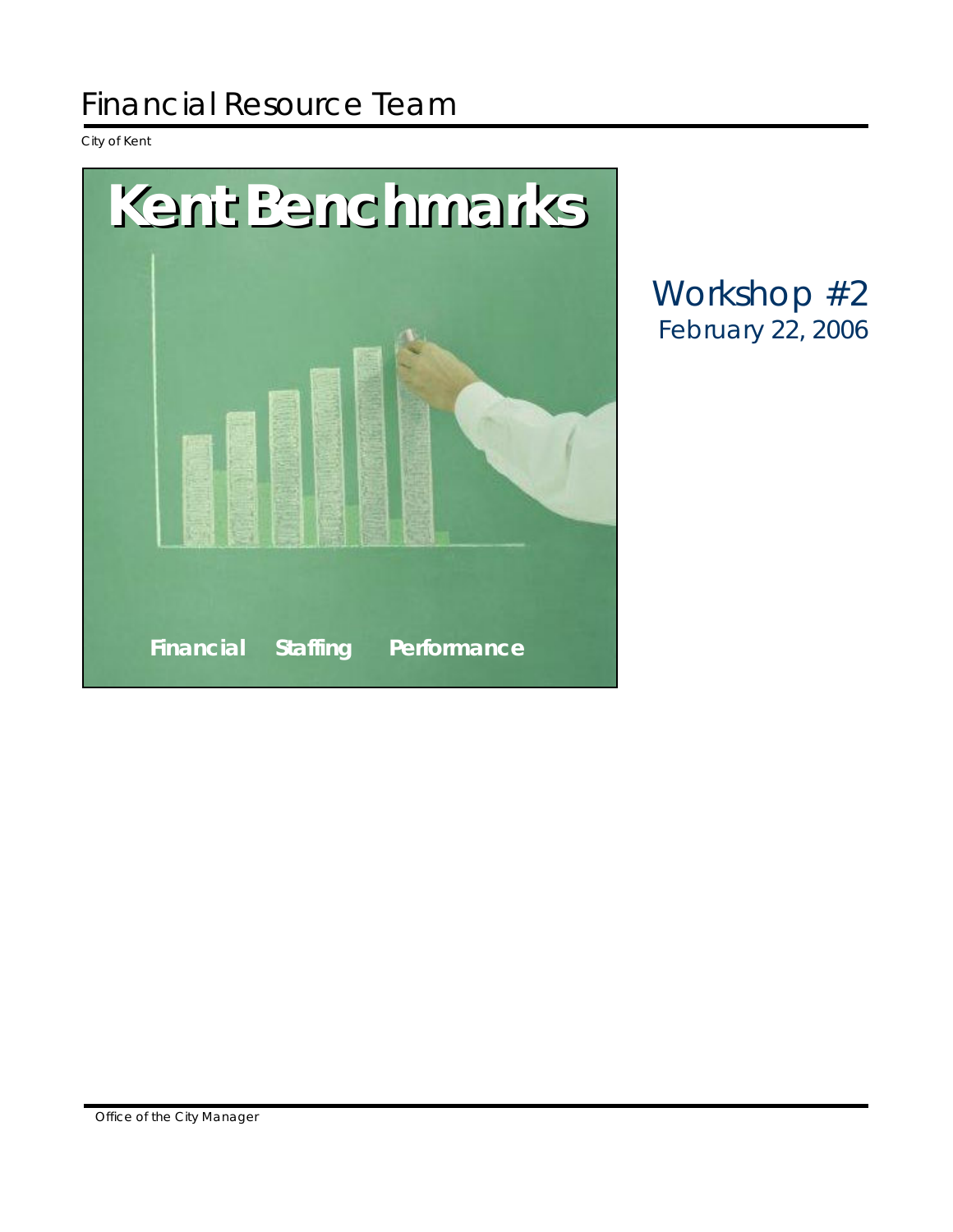# Financial Benchmarks

City of Kent

With 72% of the City's annual budget allocated to personnel related costs (e.g., salaries, health insurance, retirement benefits, etc.) staffing and employee productivity levels have significant influence on the City's financial condition. This report provides comparative data on relative staffing levels in Kent and select peer cities as a means to benchmark staffing efficiency and effectiveness. The comparative analysis is not intended for dollar-to-dollar comparisons, rather it provides general indicators of staffing commitments that can serve to signal relative positions of weakness or strength. **Non-discretionary** (positions, payroll, health care)



# About the Data

The data was prepared using existing data sources, e.g., the 2000 Census, International City Manager's Association (ICMA), State of Ohio Auditor's Office. New data was also gathered by Kent staff for the purposes of this report using peer surveys.

No two cities are exactly the same and every city has its own nuances for budgeting and staffing that make exact comparisons across city borders challenging. However, the data in this report was normalized as much as possible in order to allow generalized comparisons and any significant differences remaining between cities are noted in the respective charts.

The inability to cross-check and control for all variables between the different jurisdictions makes this a "course grain" analysis, not "fine grain." What we are looking for in the data is order of magnitude differences that might raise red flags and suggest the need for further investigation. The data should not be considered conclusive in itself, it is at best an indicator that detects differences and brings focus to further review.

# Kent and Peer Cities

# **Staffing**

Staffing represents a resource allocation decision. It is the assignment of dollars to fund positions required to execute city policies and do the work necessary to achieve community goals. Policies and plans do nothing until employees put them to work.

Staffing does not happen in a vacuum, it is directly tied to the local context and while there are commonalities across jurisdictional boundaries, there's many differences that reflect the unique socioeconomic, demographic and political contexts of each community. These differences result in different service needs in each community, and each community in turn has different levels of resources available to fill those needs. Despite these differences, we have tried to distill meaningful staffing comparisons.

# **Select Peer Cities**

Staff selected peer cities that would appear to have the most in common with Kent. The principle criteria for peer cities was geographic proximity (north east Ohio) and relative size (in population/land area). In addition, given the presence of Kent State University, staff also included a number of similarly sized university cities, also from Ohio. Lastly, for reference purposes, staff included the City of Akron and where available data from the International City Manager's Association to provide national averages.

# Regional Cities

City of Aurora City of Cuyahoga Falls City of Hudson City of Ravenna City of Stow City of Streetsboro City of Tallmadge

# University Cities

City of Athens, Ohio University City of Alliance, Mount Union City of Bowling Green, Bowling Green City of Oxford, Miami of Ohio City of Wooster, Wooster College City of Akron, Akron U,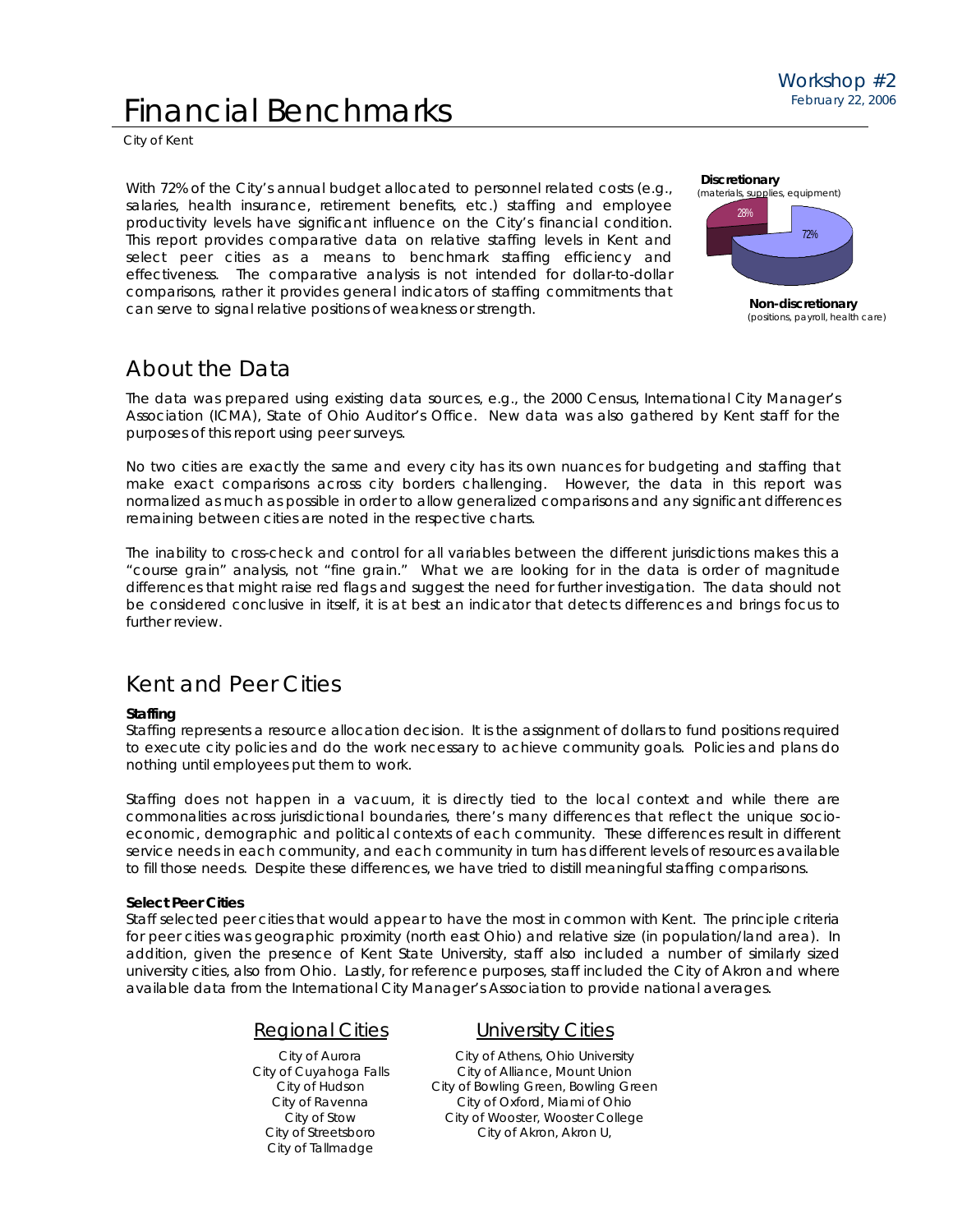#### **Community Demographic Context**

Of the peer cities selected Kent has the 5<sup>th</sup> largest resident population with 27,906. Of the cities with universities Kent ranks 3<sup>rd</sup> out of 8 based on resident population but 1<sup>st</sup> in student body size. Excluding Akron, Kent has the largest combined resident and student body population of all the peer cities at 51,500.

Kent is unique in that it is not predominantly residential nor predominantly student body as most of the other cities. Instead, it has both a relatively large residential community and a large campus community so its services have to be broad enough for the needs typical of each segment rather than specializing in one or the other.



Athens Oxford Bow ling Gr Kent Alliance Wooster Akron Ravenna Streetsboro Cuy. Falls Stow **Tallmadge** 

In reviewing the age distribution within the peer cities, Kent again shows the tendencies of both a residential community and a campus community. Kent and Hudson have the largest cluster of children typical of residential communities but Kent also has a large segment of 20-24 year olds which is typical of campus communities. This combination places unique demands on city services.



As most of the residential communities around Kent have experienced double digit growth, Kent has seen a 4% drop in its population base in the last 15 years.

0% 20% 40% 60% 80% 100%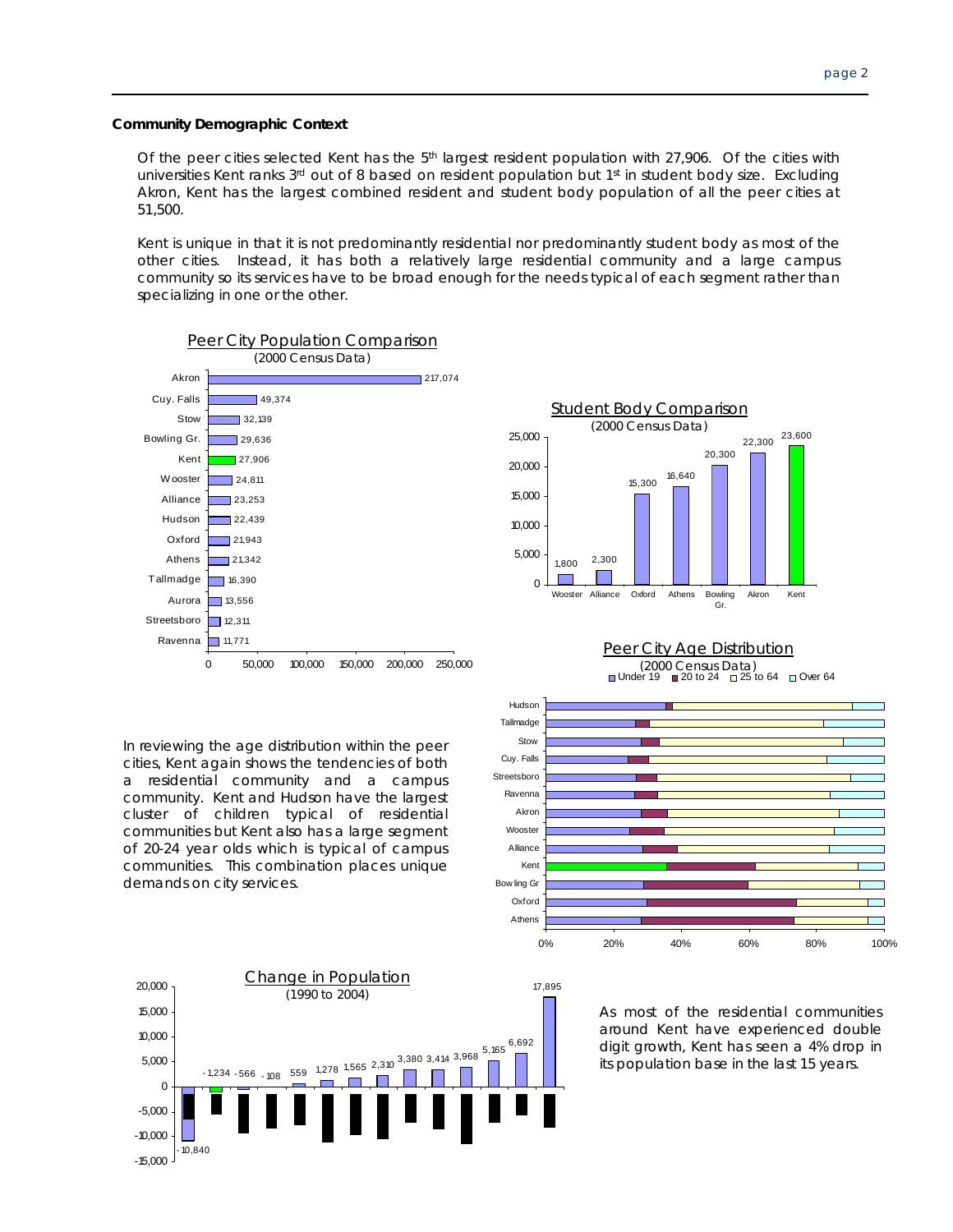Housing ownership patterns across the peer cities indicates that Kent has one of the largest clusters of rental properties. Since rental properties tend to require more attention from city services, e.g., trash, fire, police, code violations, etc., the extent of the rental bloc in Kent will likely have an impact on city staffing levels.



The median home values for the peer cities indicates that Kent is in the lower half of the chart with comparatively inexpensive housing. The availability of reasonably priced housing is generally considered an economic advantage but when the age of the housing stock is factored in it would appear that the low cost of housing in Kent is not indicative of new affordable housing; rather it is symptomatic of an aging housing stock that is losing its competitive value over time, much of which is being converted to rentals.





On a percentage basis Kent also has a relatively large number of multi-family structures. In this regard Kent's housing stock is more typical of university cities than residential communities.



Kent lags behind Portage County in every category for new housing stock and exceeds Portage County for older homes in every category.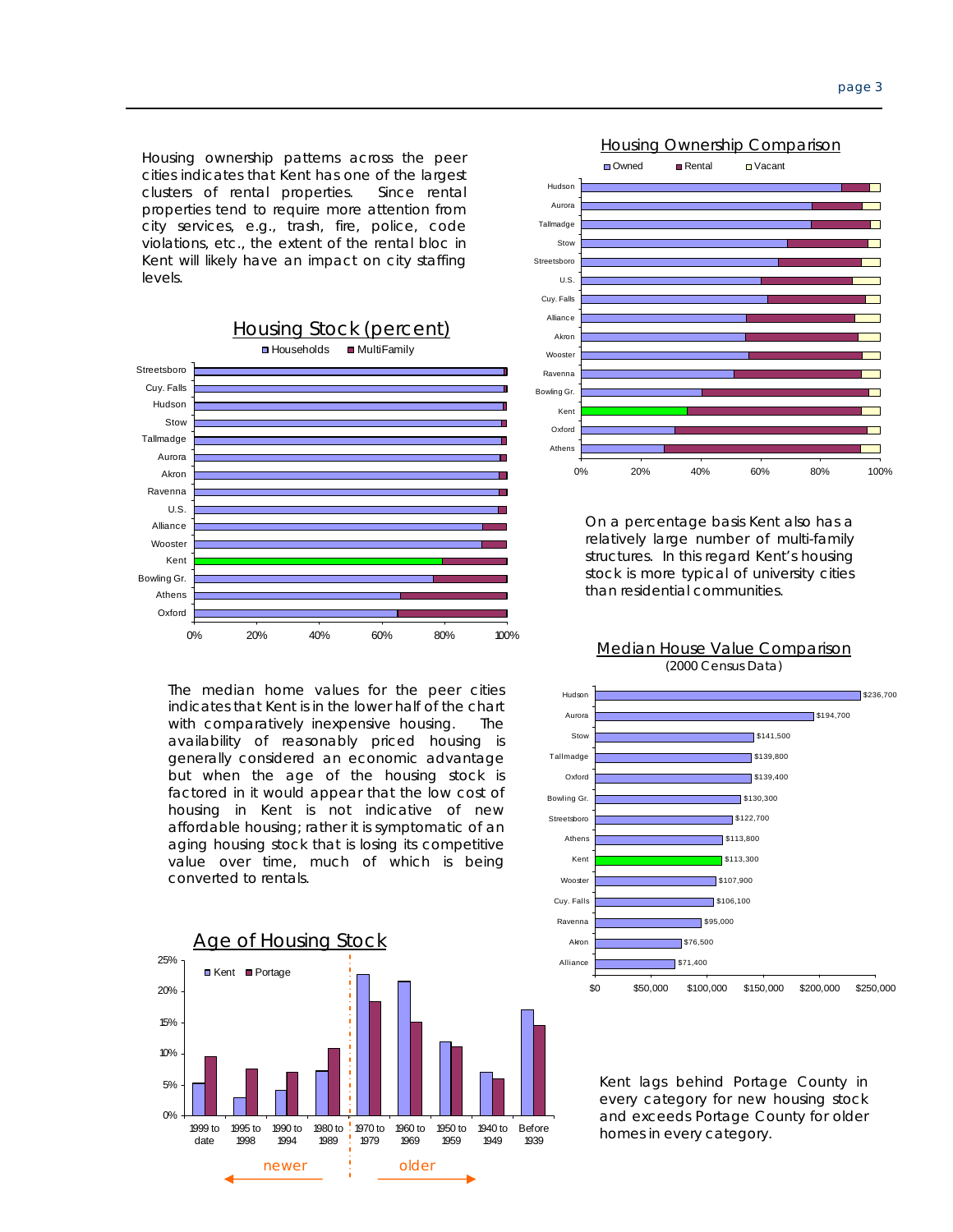indicator of tax paying capacity. Cities with higher incomes generate greater income tax revenues. For the peer cities, income tax contributed an average of 52% of the total revenues collected. Kent has the unfortunate combination of a greater dependency on income tax (at 63%) and a median income that is 32% lower than the average of the peer cities and ranks third lowest overall.



Families and individuals living below poverty tend to be more at-risk and often consume a higher degree of services. The challenge for Kent is providing that higher degree of service with a comparatively disadvantaged income tax base.





Income levels also provide an indication of service needs. For example, Kent leads all peer cities in the number of families living below the poverty level. Families in need typically rely on government supported services that might otherwise be purchased. Kent also has a high percentage of individuals living below poverty which is typical of a campus community. What's different in Kent is the large number of families living below the poverty line.



One of the trends contributing to the erosion of income tax in Kent has been the gradual loss of high paying manufacturing jobs that have been replaced with lower paying retail/restaurant types of jobs.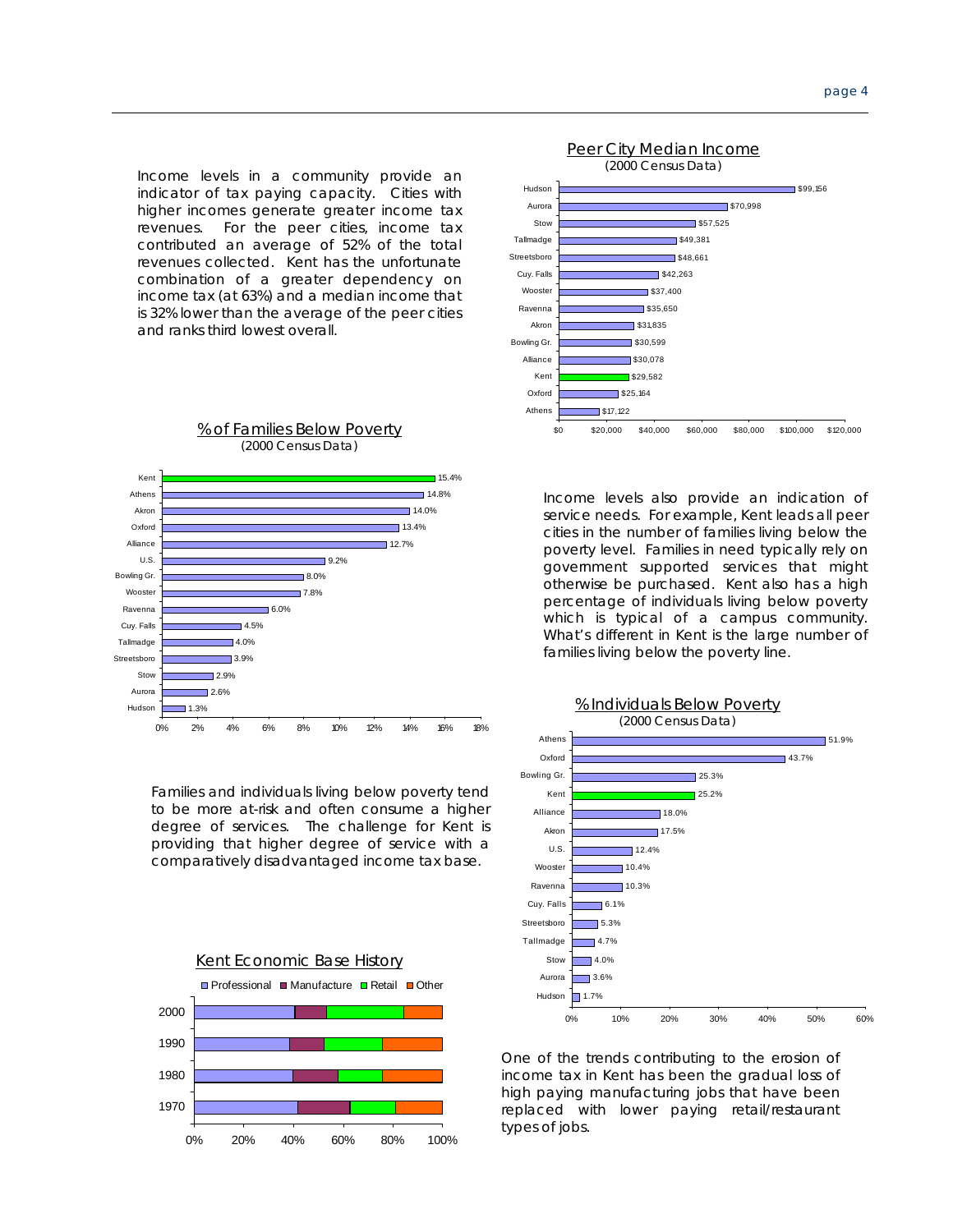## **Revenues**

In reviewing the revenue generated per capita in the peer cities the average overall was \$828 per person per year. Kent's revenue per capita was 11% under the average at \$732 per person.





For income tax generated per capita, Kent also trailed the peer city average of \$397 per capita by 12% at \$351 per Kent resident.

## **Expenses**

On the expense side, total governmental expenses in 2005 per capita for the peer cities averaged \$986 per capita (including debt and capital) or \$702 per capita (excluding debt and capital). Kent spent 25% and 16% less (respectively) than the peer city averages in 2005.

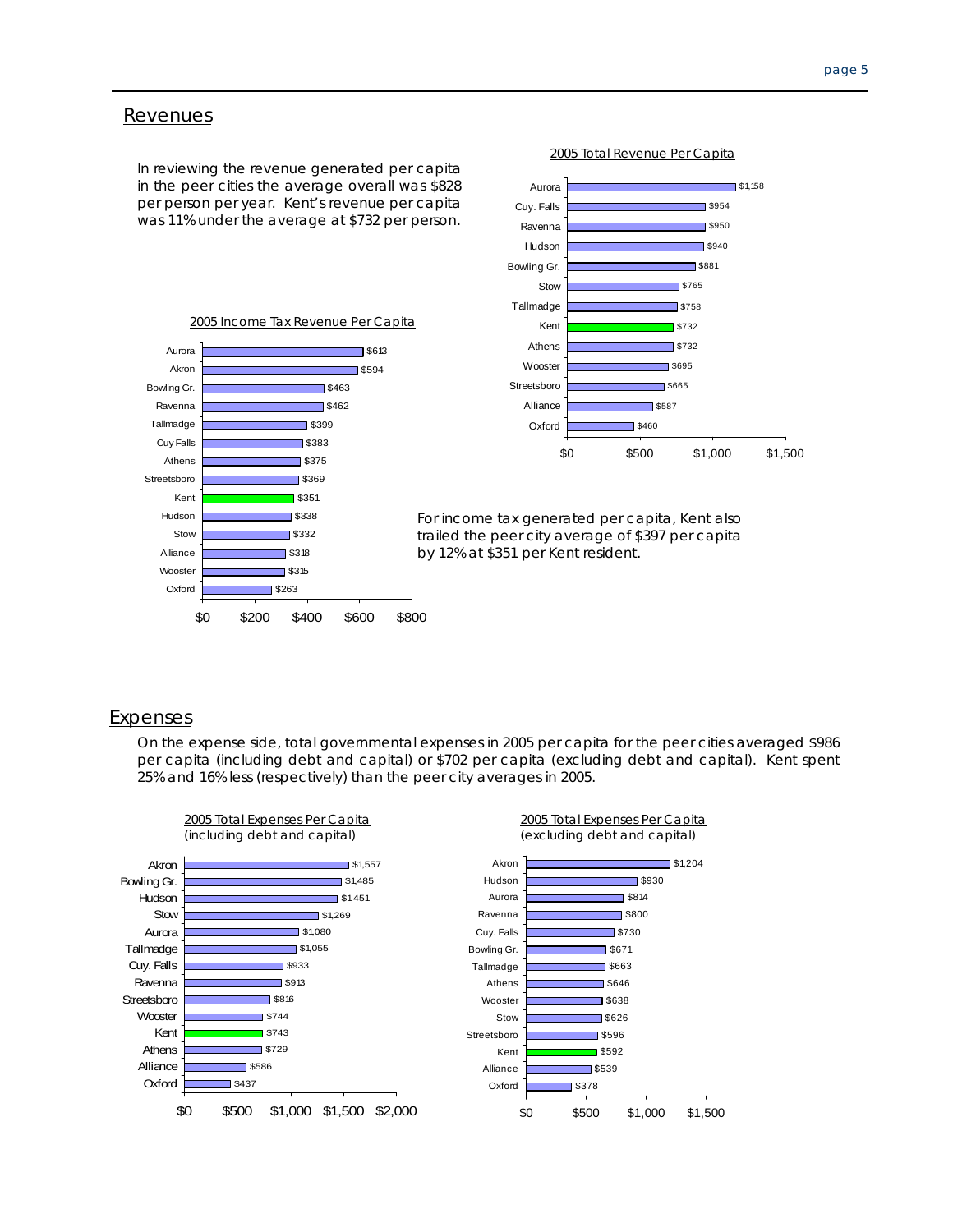### Fire and EMS Costs

In comparing peer city Fire and EMS costs, there was a fairly wide range in costs due to a similarly wide range of services offered. Three of the cities do not provide EMS, but of those that provide both Fire and EMS the average cost per resident was \$140 – which is the same as the cost for Kent.



Since some of the peer cities offer service outside their borders, a cost per "population served" was also calculated. Using the total population served, the average cost was \$136 with Kent coming in 14% below the average at \$117.



Peer Cities Fire Services Costs **Per Population Served**

Lastly, the Fire and EMS costs were compared on a cost per call basis. The average cost per call was \$1,378, with Kent coming in 24% below the average at \$1,045.

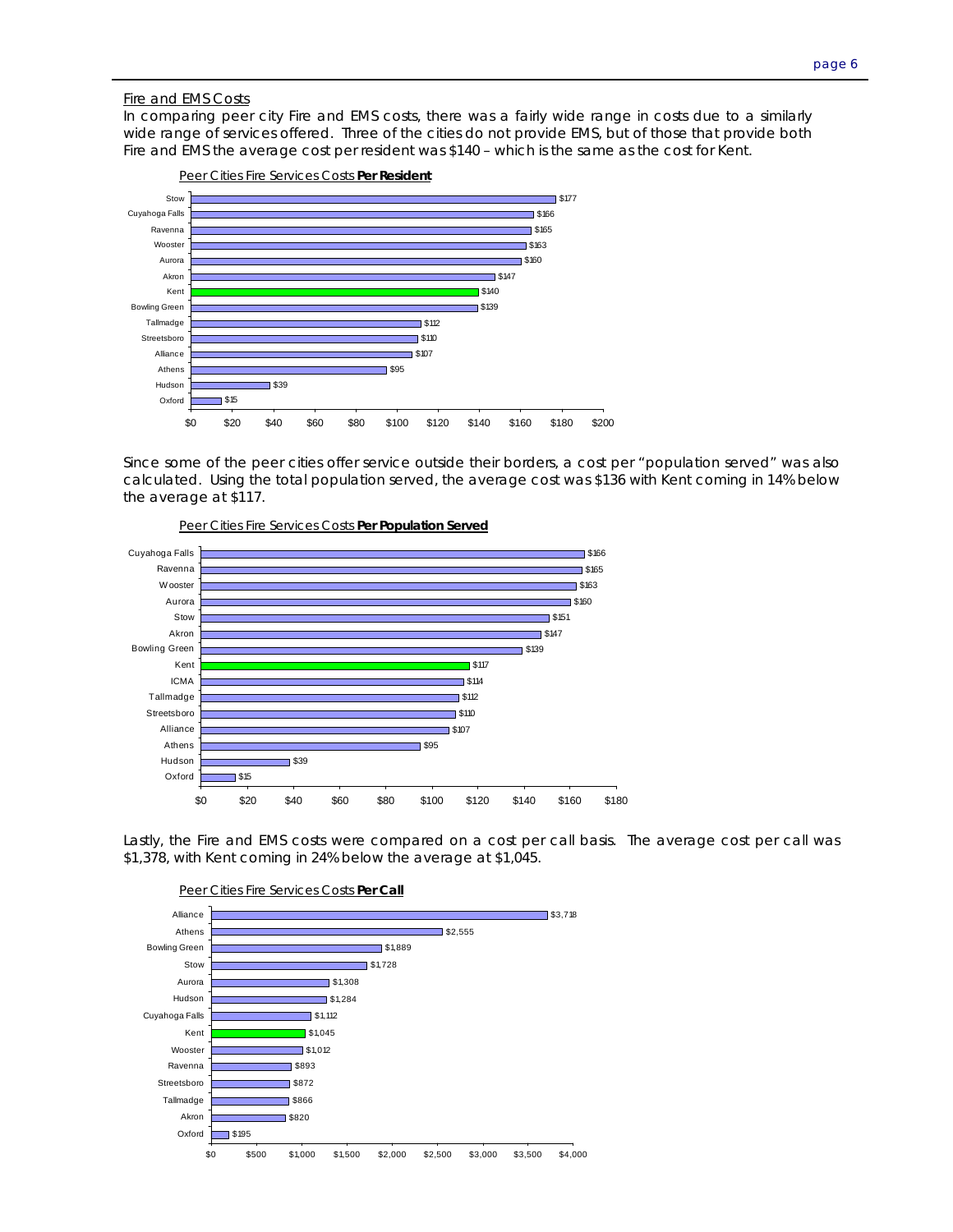# Fire and EMS Staffing

In comparing peer city Fire and EMS staffing levels, the average number of employees per 1,000 population served for cities with both Fire and EMS is 1.71. At 1.03 Kent is 40% below its peer cities.



#### Fire and EMS Activity Levels

In comparing peer city Fire and EMS activity levels (number of calls per 1,000 population served), the average for all the peer cities in 2005 was 126 calls/1,000. At 112 calls, Kent was 12% below the average in 2005.



Peer Cities Fire & EMS Calls **Per 1,000 Population Served**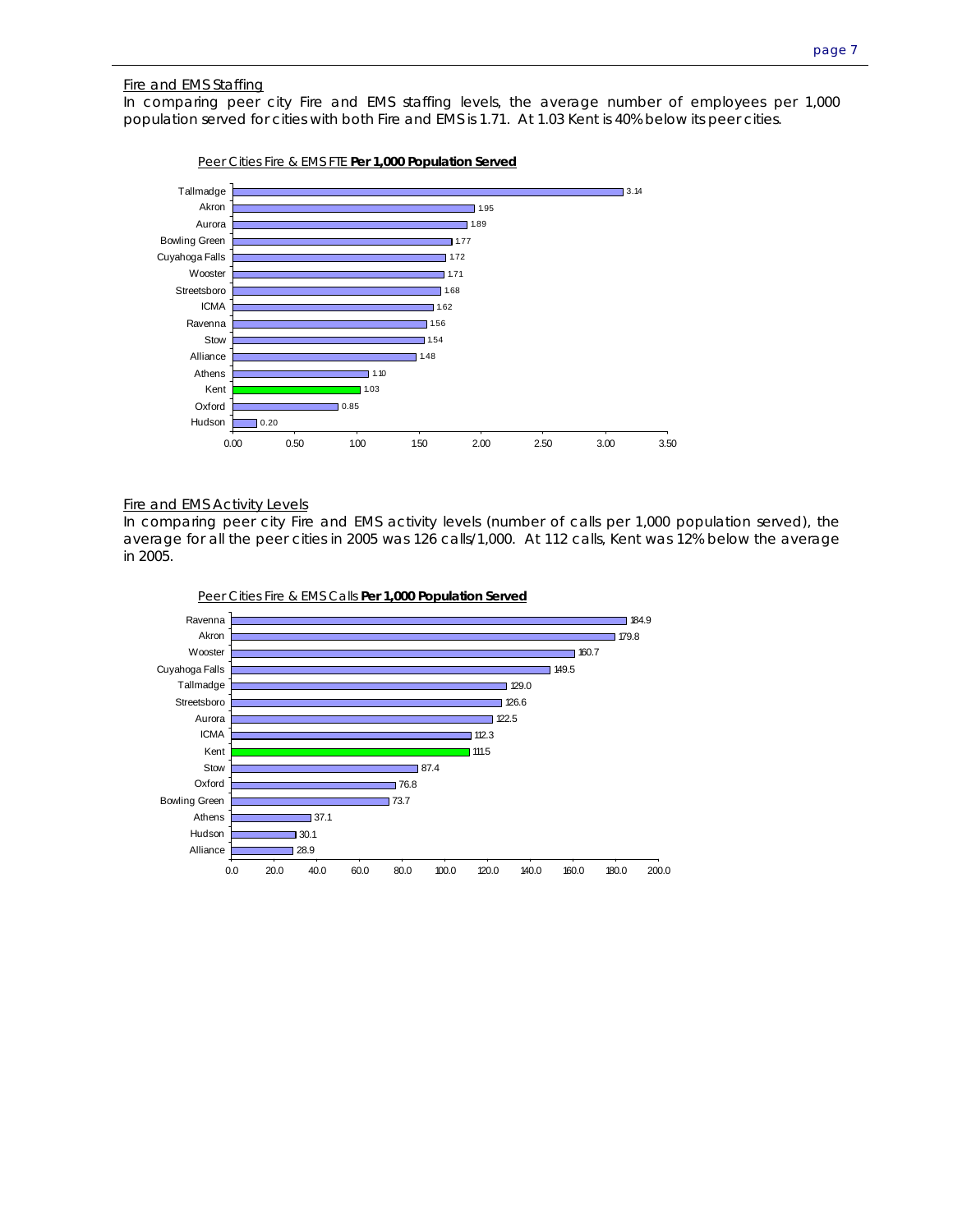### Police and Fire Service Costs

In comparing peer city Public Safety (Fire and Police) costs per capita using 2004 data, the average cost was \$313 per resident. Kent was just under the average at \$310 per resident.



#### Police Staffing

In comparing peer city sworn police staffing levels, the average number of sworn officers per 1,000 population is 1.57. At 1.41 Kent is 10% below its peer cities. For the civilian workforce, the average is .54 so at .67 Kent is nearly 25% more than the average.





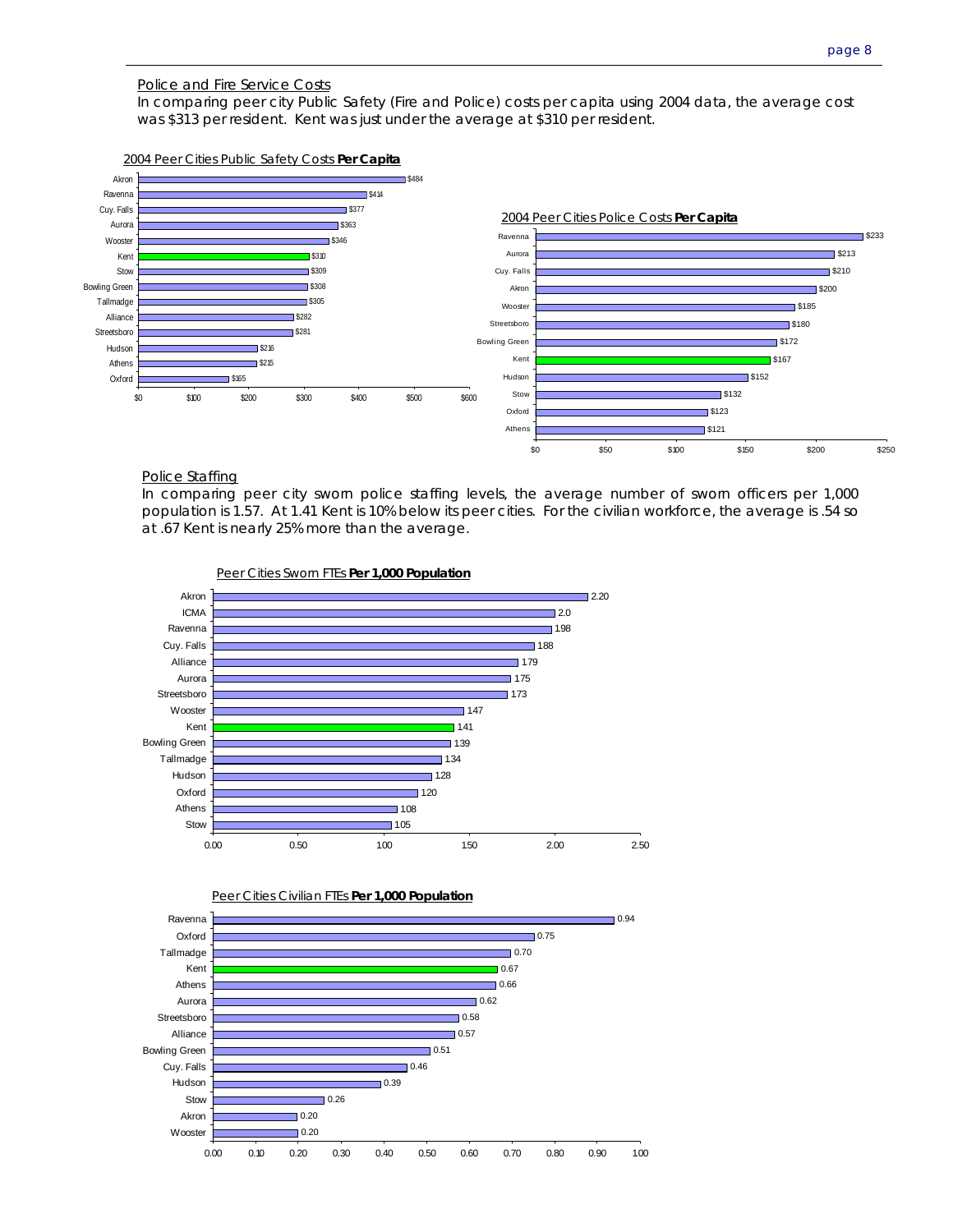## Police Activity Levels

In comparing incidents of Part I Crimes per 1,000 population the average for the peer cities was 35. Kent was right on the average.



For incidents of Personal Violence Crimes the average for the peer cities was 2.02. Kent had a 35% higher incident rate at 2.72.





However, in terms of actual arrests and enforcement actions Kent was 28% over the peer city's average of 263.



Likewise, with a Property Crime rate (per 1,000 population) average for the peer cities of 33, Kent was again at the average.

Part I Crimes **Per 1,000 Population** Property Crimes **Per 1,000 Population**



Despite being at or above the average for incidents of Part I, Property and Personal violence crimes, the total calls for service for Kent was 22% below the average at 637.

#### Police **Calls for Service per 1,000 population**



With fewer calls for service and higher enforcement actions, the Kent Police action rate was 27% higher than the peer city's average.



Police **Arrests per Call**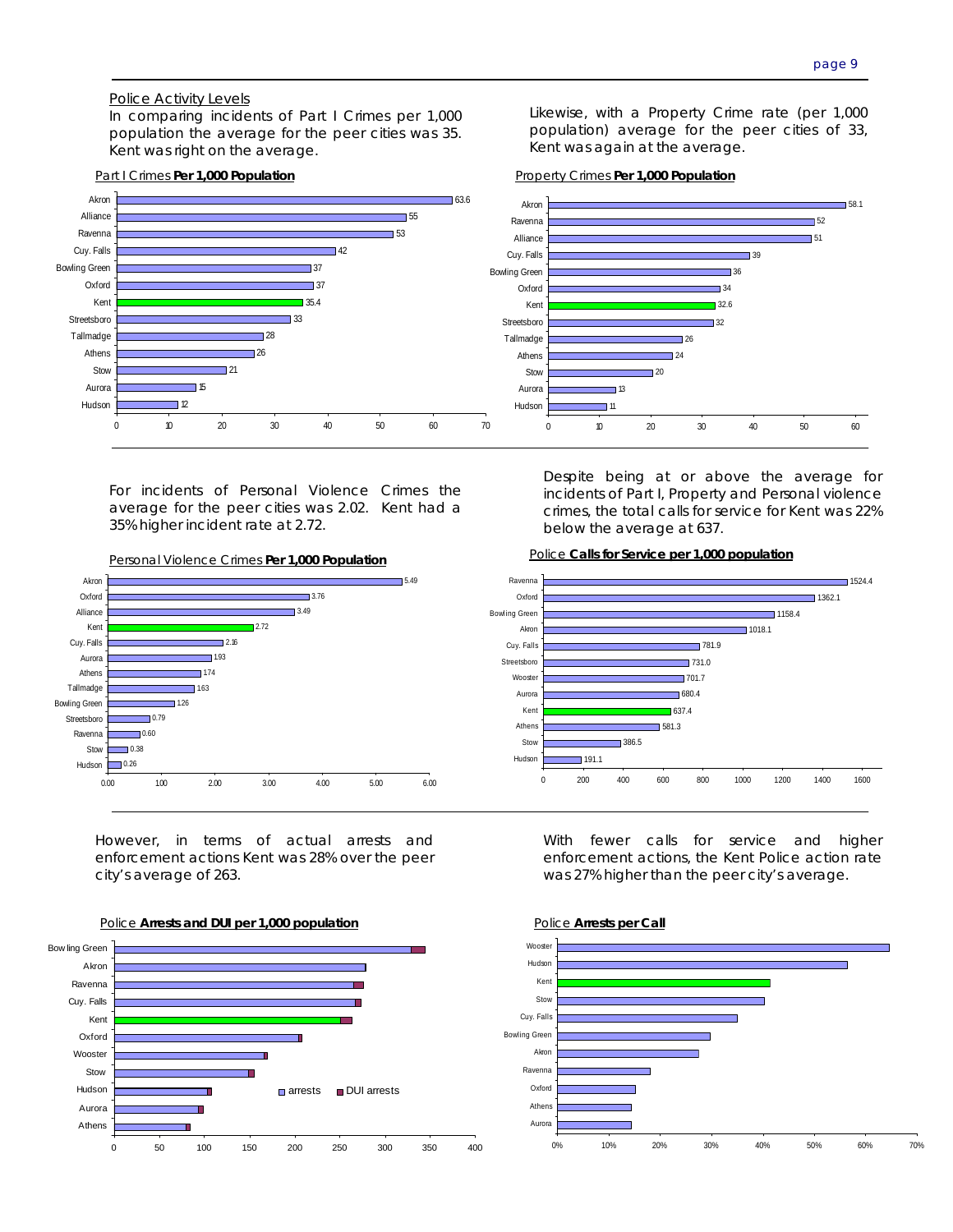#### Infrastructure / Public Service Costs

In comparing peer city infrastructure value (roads, bridges, culverts, water lines, sewer lines, etc.) Kent has one of the more extensive infrastructure systems in place estimated at a replacement value of \$330 million, second only to Cuyahoga Falls.



When comparing the percent of infrastructure rated in fair or poor condition, Kent rated in the top half with 62% of the infrastructure in poor condition. Just looking at road condition, 70% of Kent's roads were estimated to be in poor condition.



With one of the larger infrastructure systems, Kent is showing its age relative to the newer peer cities. As a result Kent has a high needs infrastructure network that will require a higher level of attention in maintenance until substantial capital reinvestments can be made.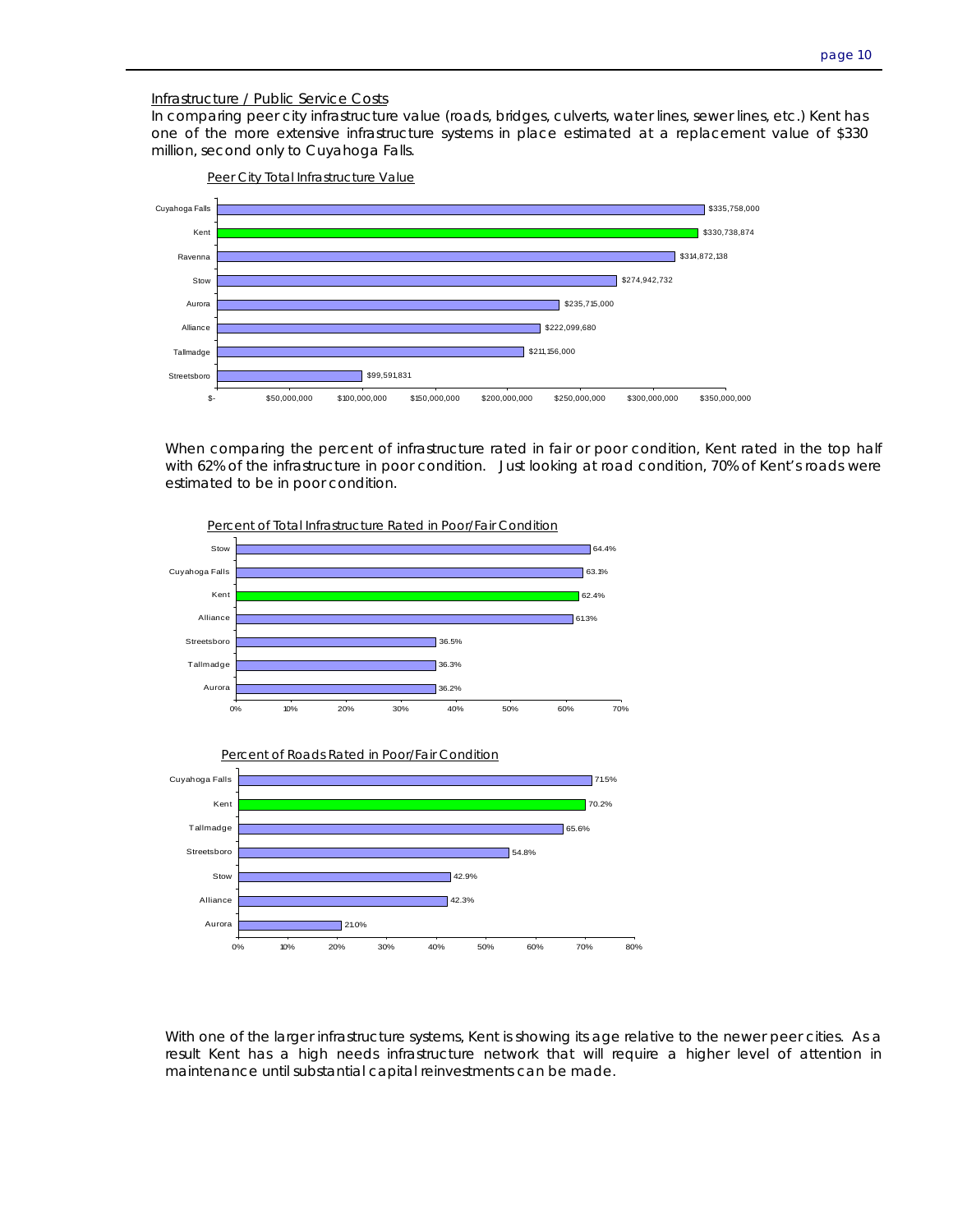

Public Service Budget / Capita



In comparing the public service budgets per mile of reported infrastructure (including roads, sewer, storm sewer, water mains), Kent was 6% over the average for peer cities.

## Public Service FTE / Infrastructure Mile



In comparing the number of public service FTEs per mile of infrastructure, Kent was 30% below the peer cities average of .29 FTE/mile.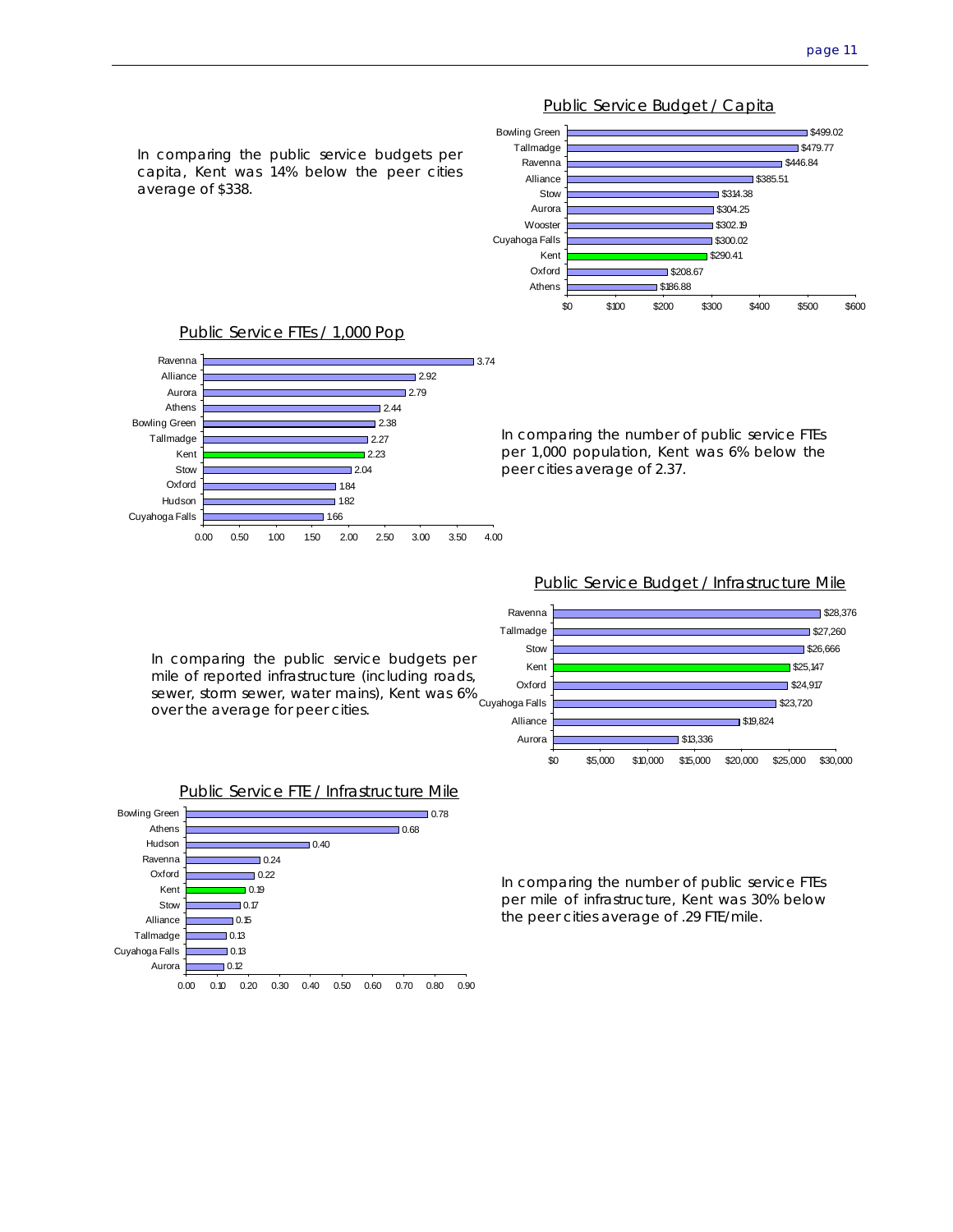Comparative costs specific to Public Service functions is not currently available. Instead, general government costs were used.

The general government expenses per capita show Kent to be second lowest of all peer cities.







The average Parks and Recreation spending per capita for the peer cities was 47. Kent was 10% below the average at \$43 per capita.

The average Community Development spending per capita for the peer cities was \$75 including Hudson and \$55 excluding Hudson. Kent is in the high end of the range but its important to note that a significant portion of Kent's cost is related to the CDBG program that go towards impoverished neighborhoods.

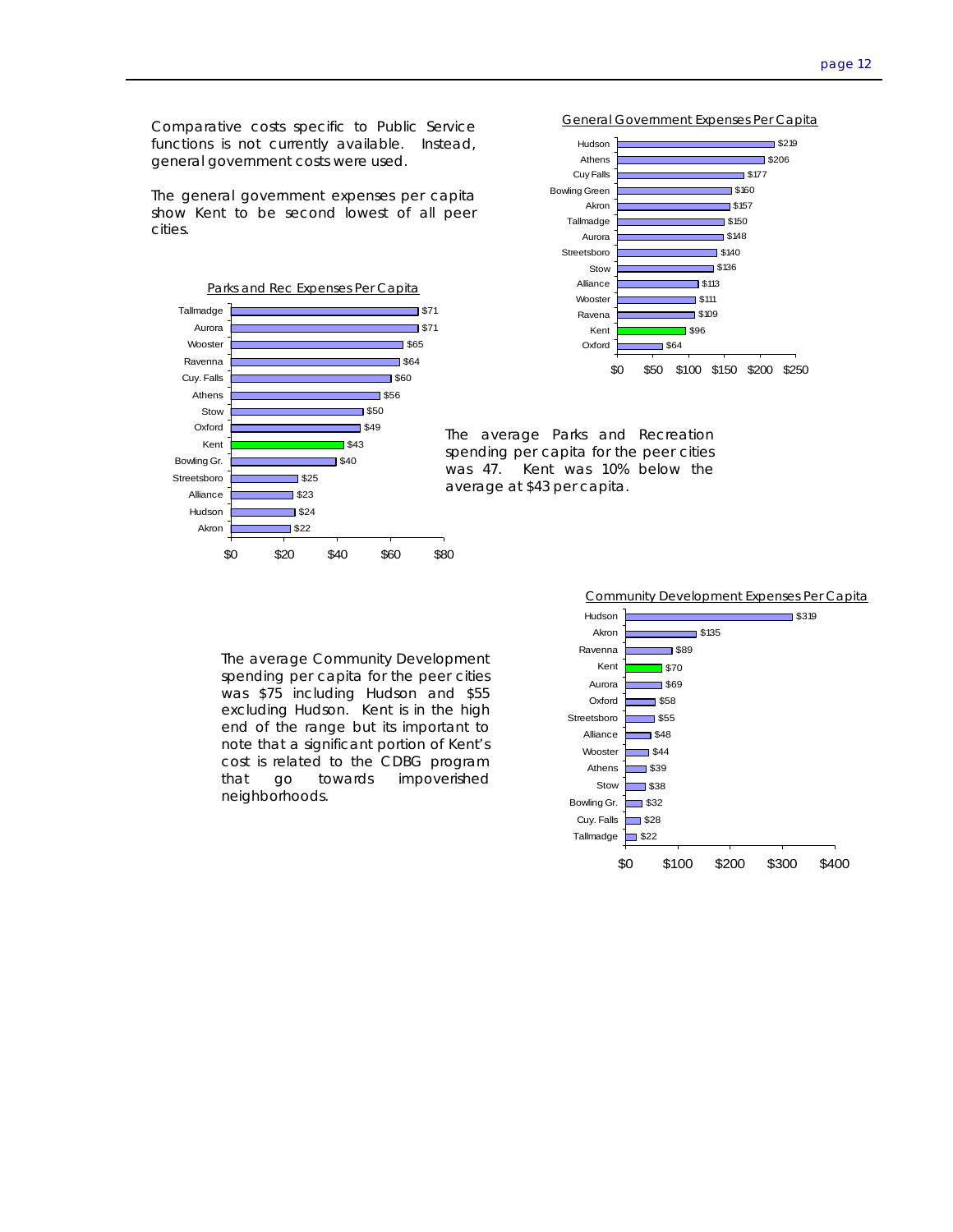In comparing the total revenues received per capita in 1997 vs. 2005, the peer cities' average increased a total of \$128 (from \$700 in 1997 to \$828 in 2005). By comparison, Kent's revenues received per capita increased a total of \$126. Kent was 11.3% below the peer cities' in 1997 and 11.6% below in 2005.



For expenses per capita, the peer cities' average increased a total of \$299 (from \$686 in 1997 to \$985 in 2005). By comparison, Kent's expenses per capita increased a total of \$214, \$85 less per capita than the peer cities. In 1997 Kent's expenses per capita was 23% below the peer cities' and it fell further to 26% below by 2005.



The comparative data between 1997 and 2005 shows that compared to it's peers, Kent is proportionally getting less per capita in 2005 than it was in 1997 in revenues, and Kent is spending proportionally less per capita as well.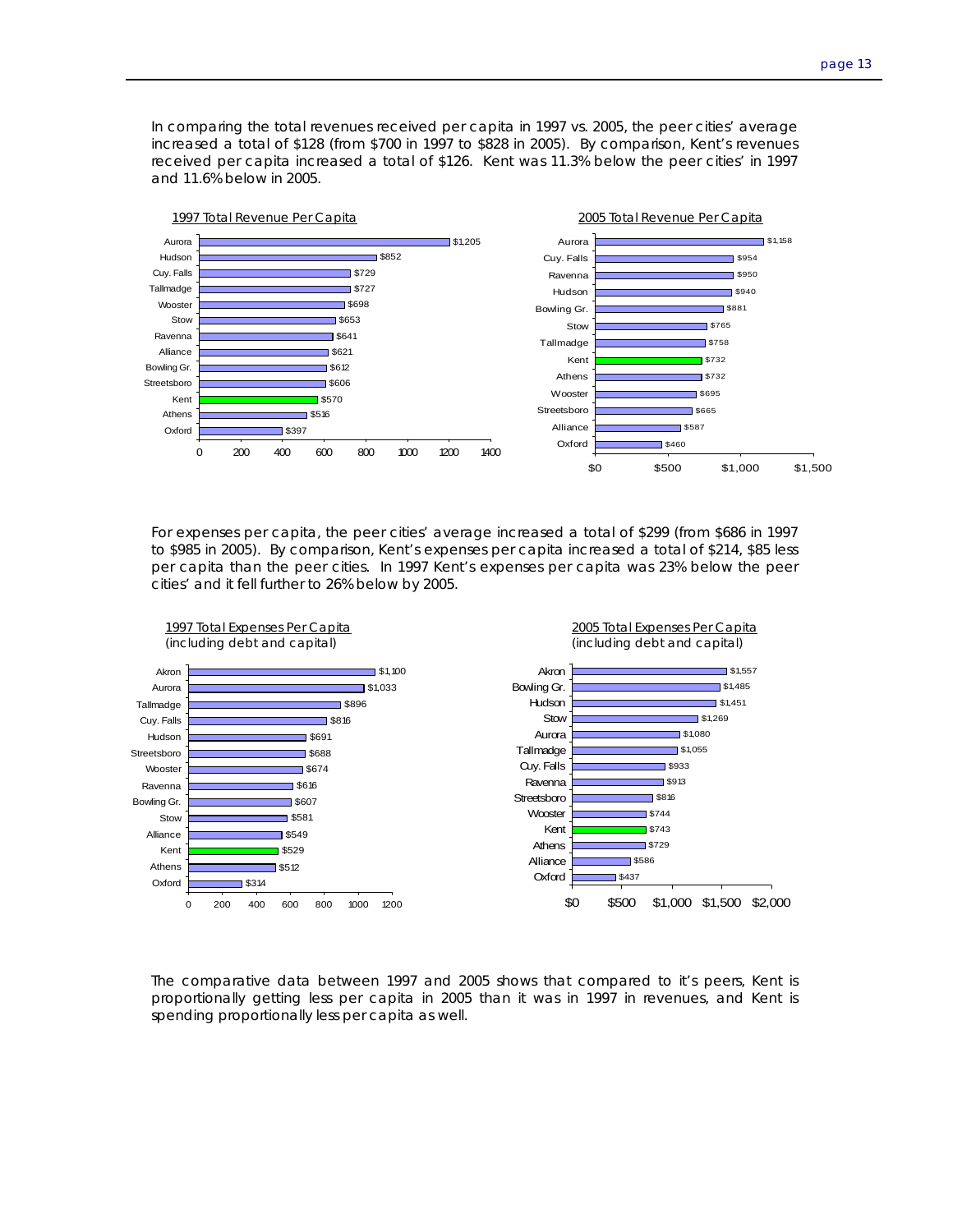# Kent Staffing Kent Staffing History

Kent full time positions reached a high of 199 in 1998. In 2006, there are 193 approved full time positions but only 188 are filled as 5 vacant positions have been frozen due to financial constraints.

The addition of positions has principally been in response to expanded city responsibilities, e.g., stormwater management.





 $\Omega$ 50 100 150 200 250 300 1992 1994 1995 1996 1998 2000 2001 2002 2003 2004 2005 2006 ■ Full-time ■ Part-time 88 93 [5 frozen]

Overall, Police staffing represents 30% of the full time city workforce, followed by Public Service at 27% and Fire at 19%. These three departments comprise 76% of the total city workforce.



The increase in part time positions in Recreation reflects the transition from using contract service employees to using part time employees, e.g., seasonal positions, camp counselors, Before and After School Program.

Despite the fact that total parks acreage has nearly doubled (8 new park areas), the seasonal park maintenance positions has remained the same.

| Planner to Part Time                                                                                                                                                                                    | \$ 37,750<br>\$247,500                                              |
|---------------------------------------------------------------------------------------------------------------------------------------------------------------------------------------------------------|---------------------------------------------------------------------|
| Reduced 3 police positions<br>Reduced 1 secretary<br>Reduced 2 systems analysts<br>Reduced 1 tax auditor<br>S<br>Reduced 1 water specialist<br>Reduced 1 assignment spvr.<br>Reduced 1 wastewater oper. | \$58,000<br>\$154,000<br>60,000<br>\$92,000<br>\$93,000<br>\$68,800 |
| $TOTAL = $ 811.050$<br>Froze 3 firefighter positions<br>\$259,800<br>Froze 2 police positions<br>\$165,000<br>Total = $$424,800$                                                                        |                                                                     |

Although new positions have been added to match new responsibilities, staff has managed to cut \$1.2 million from the personnel budget during the same period.